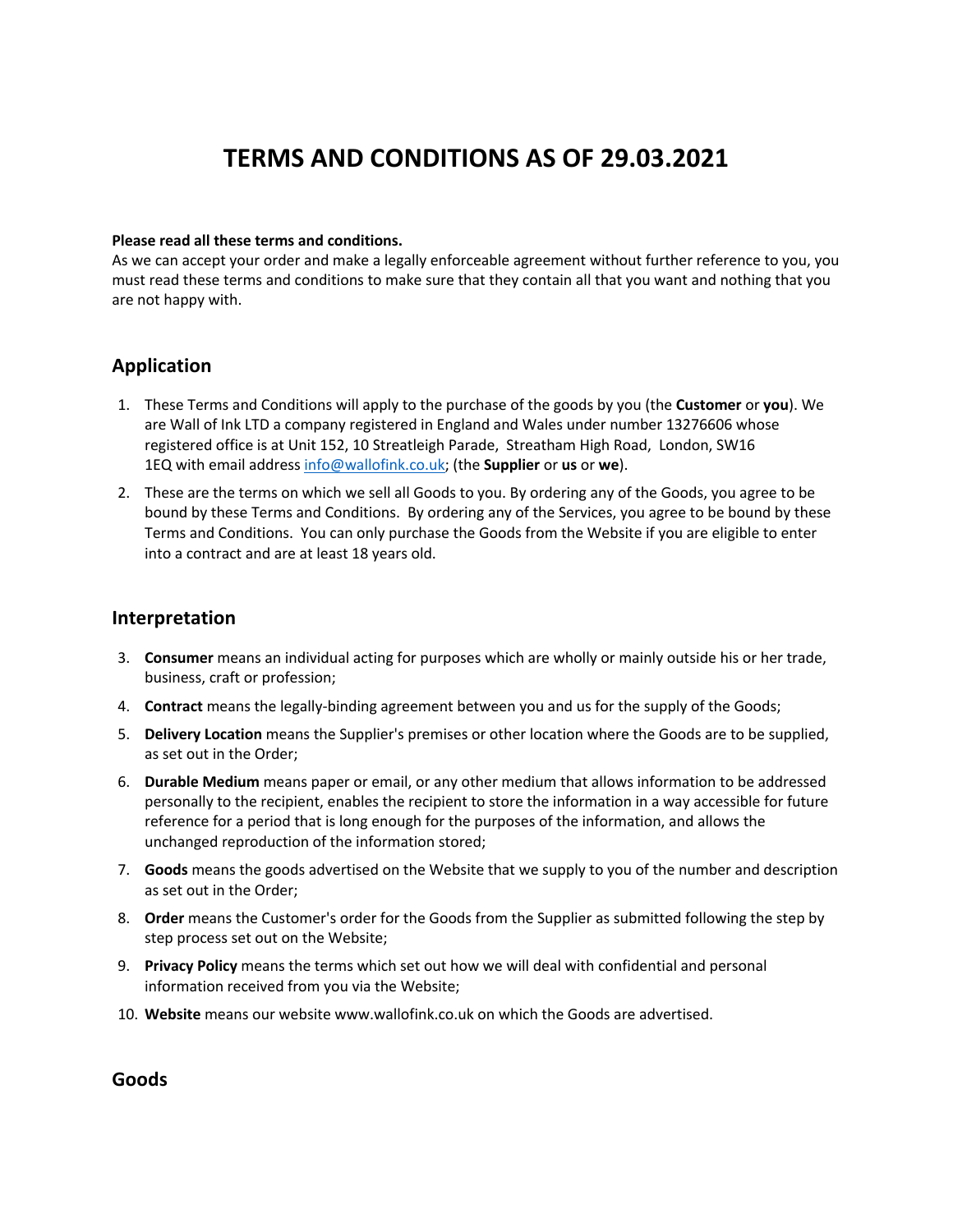- 11. The description of the Goods is as set out in the Website, catalogues, brochures or other form of advertisement. Any description is for illustrative purposes only and there may be small discrepancies in the size and colour of the Goods supplied.
- 12. In the case of any Goods made to your special requirements, it is your responsibility to ensure that any information or specification you provide is accurate.
- 13. All Goods which appear on the Website are subject to availability.
- 14. We can make changes to the Goods which are necessary to comply with any applicable law or safety requirement. We will notify you of these changes.

# **Personal information**

- 15. We retain and use all information strictly under the Privacy Policy.
- 16. We may contact you by using e-mail or other electronic communication methods and by pre-paid post and you expressly agree to this.

# **Basis of Sale**

- 17. The description of the Goods in our website does not constitute a contractual offer to sell the Goods. When an Order has been submitted on the Website, we can reject it for any reason, although we will try to tell you the reason without delay.
- 18. The Order process is set out on the Website. Each step allows you to check and amend any errors before submitting the Order. It is your responsibility to check that you have used the ordering process correctly.
- 19. A Contract will be formed for the sale of Goods ordered only when you receive an email from us confirming the Order (**Order Confirmation**). You must ensure that the Order Confirmation is complete and accurate and inform us immediately of any errors. We are not responsible for any inaccuracies in the Order placed by you.
- 20. By placing an Order you agree to us giving you confirmation of the Contract by means of an email with all information in it (ie the Order Confirmation). You will receive the Order Confirmation within a reasonable time after making the Contract, but in any event not later than the delivery of any Goods supplied under the Contract.
- 21. No variation of the Contract, whether about description of the Goods, Fees or otherwise, can be made after it has been entered into unless the variation is agreed by the Customer and the Supplier in writing.
- 22. We intend that these Terms and Conditions apply only to a Contract entered into by you as a Consumer. If this is not the case, you must tell us, so that we can provide you with a different contract with terms which are more appropriate for you and which might, in some respects, be better for you, eg by giving you rights as a business.

# **Price and Payment**

- 23. The price of the Goods and any additional delivery or other charges is that set out on the Website at the date of the Order or such other price as we may agree in writing.
- 24. Prices and charges include VAT at the rate applicable at the time of the Order.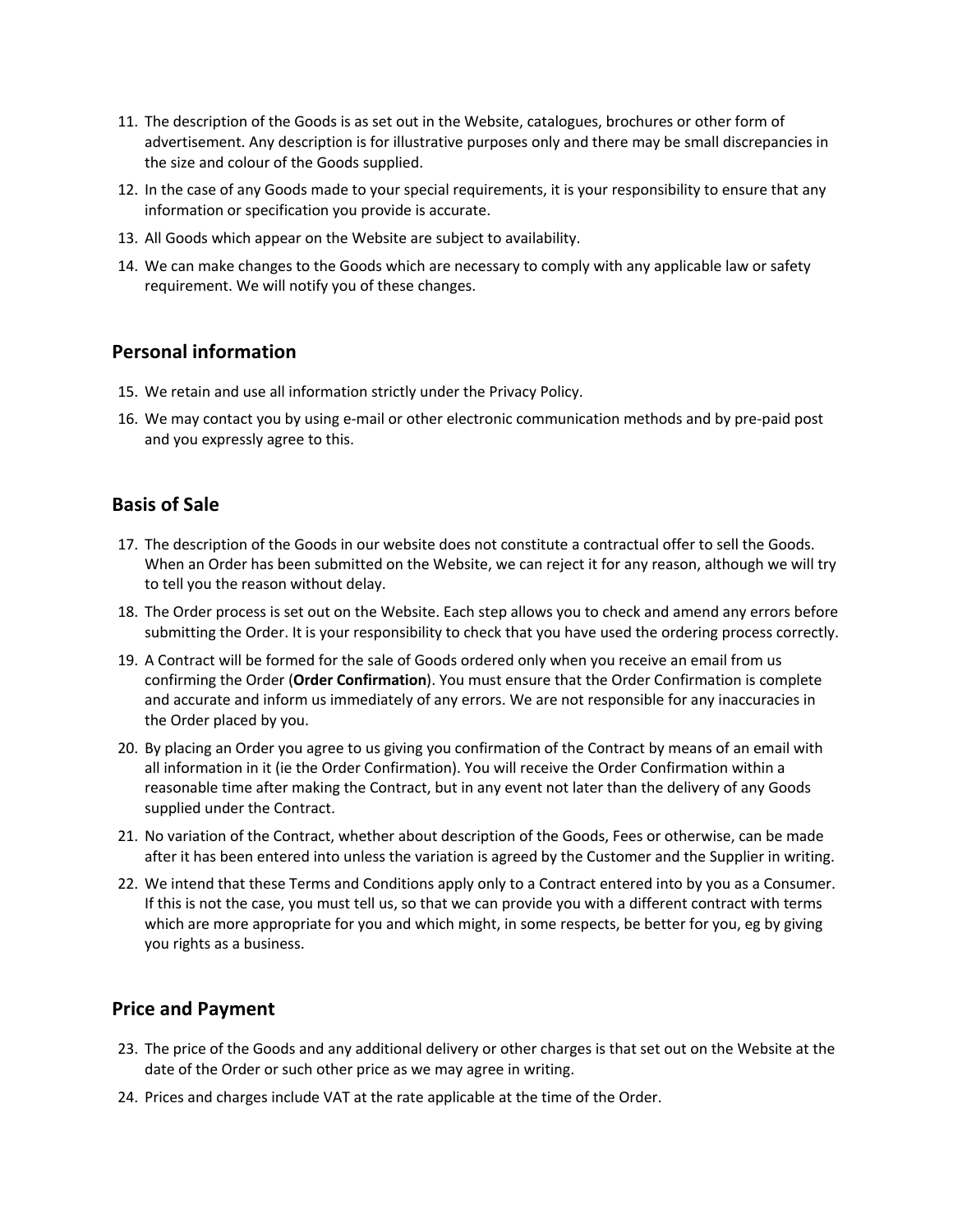25. You must pay by submitting your credit or debit card details with your Order and we can take payment immediately or otherwise before delivery of the Goods.

# **Delivery**

- 26. We will deliver the Goods, to the Delivery Location by the time or within the agreed period or, failing any agreement, without undue delay and, in any event, not more than 30 days after the day on which the Contract is entered into.
- 27. In any case, regardless of events beyond our control, if we do not deliver the Goods on time, you can (in addition to any other remedies) treat the Contract at an end if:
	- a. we have refused to deliver the Goods, or if delivery on time is essential taking into account all the relevant circumstances at the time the Contract was made, or you said to us before the Contract was made that delivery on time was essential; or
	- b. after we have failed to deliver on time, you have specified a later period which is appropriate to the circumstances and we have not delivered within that period.
- 28. If you treat the Contract at an end, we will (in addition to other remedies) promptly return all payments made under the Contract.
- 29. If you were entitled to treat the Contract at an end, but do not do so, you are not prevented from cancelling the Order for any Goods or rejecting Goods that have been delivered and, if you do this, we will (in addition to other remedies) without delay return all payments made under the Contract for any such cancelled or rejected Goods. If the Goods have been delivered, you must return them to us or allow us to collect them from you and we will pay the costs of this.
- 30. If any Goods form a commercial unit (a unit is a commercial unit if division of the unit would materially impair the value of the goods or the character of the unit) you cannot cancel or reject the Order for some of those Goods without also cancelling or rejecting the Order for the rest of them.
- 31. We do not generally deliver to addresses outside England and Wales, Scotland, Northern Ireland, the Isle of Man and Channels Islands. If, however, we accept an Order for delivery outside that area, you may need to pay import duties or other taxes, as we will not pay them.
- 32. You agree we may deliver the Goods in instalments if we suffer a shortage of stock or other genuine and fair reason, subject to the above provisions and provided you are not liable for extra charges.
- 33. If you or your nominee fail, through no fault of ours, to take delivery of the Goods at the Delivery Location, we may charge the reasonable costs of storing and redelivering them.
- 34. The Goods will become your responsibility from the completion of delivery or Customer collection. You must, if reasonably practicable, examine the Goods before accepting them.

# **Risk and Title**

- 35. Risk of damage to, or loss of, any Goods will pass to you when the Goods are delivered to you.
- 36. You do not own the Goods until we have received payment in full. If full payment is overdue or a step occurs towards your bankruptcy, we can choose, by notice to cancel any delivery and end any right to use the Goods still owned by you, in which case you must return them or allow us to collect them.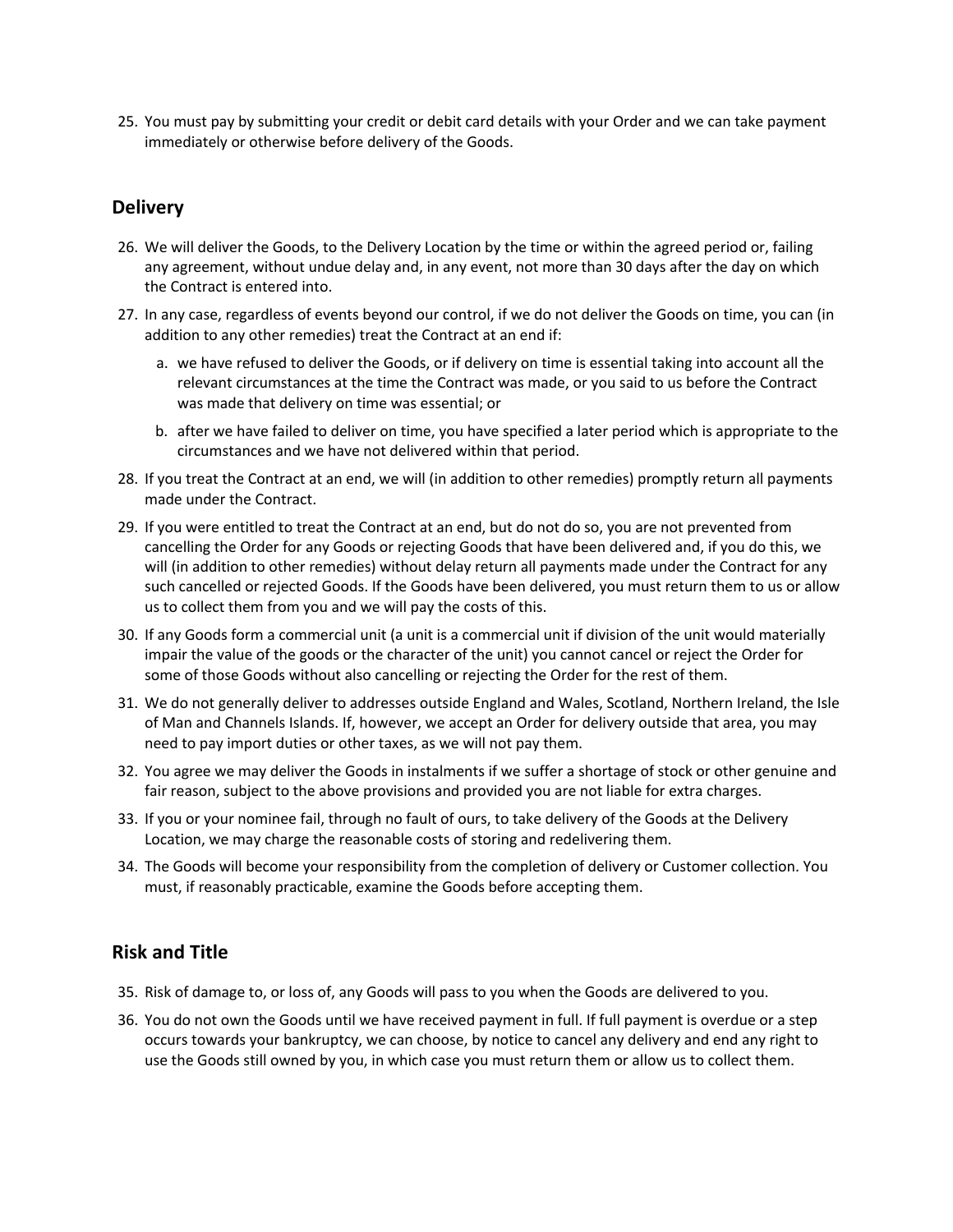# **Withdrawal, returns and cancellation**

- 37. You can withdraw the Order by telling us before the Contract is made, if you simply wish to change your mind and without giving us a reason, and without incurring any liability.
- 38. This is a **distance contract** (as defined below) which has the cancellation rights **(Cancellation Rights)** set out below. These Cancellation Rights, however, do not apply, to a contract for the following goods (with no others) in the following circumstances:
	- a. A personalized item
- 39. Also, the Cancellation Rights for a Contract cease to be available in the following circumstances:
	- a. in the case of any sales contract, if the goods become mixed inseparably (according to their nature) with other items after delivery.

#### *Right to cancel*

- 40. Subject as stated in these Terms and Conditions, you can cancel this contract within 14 days without giving any reason.
- 41. The cancellation period will expire after 14 days from the day on which you acquire, or a third party, other than the carrier indicated by you, acquires physical possession of the last of the Goods. In a contract for the supply of goods over time (ie subscriptions), the right to cancel will be 14 days after the first delivery.
- 42. To exercise the right to cancel, you must inform us of your decision to cancel this Contract by a clear statement setting out your decision (by email).
- 43. In any event, you must be able to show clear evidence of when the cancellation was made, so you may decide to use the model cancellation form.
- 44. To meet the cancellation deadline, it is sufficient for you to send your communication concerning your exercise of the right to cancel before the cancellation period has expired.

#### *Effects of cancellation in the cancellation period*

45. Except as set out below, if you cancel this Contract, we will reimburse to you all payments received from you, including the costs of delivery (except for the supplementary costs arising if you chose a type of delivery other than the least expensive type of standard delivery offered by us).

#### *Deduction for Goods supplied*

46. We may make a deduction from the reimbursement for loss in value of any Goods supplied, if the loss is the result of unnecessary handling by you (ie handling the Goods beyond what is necessary to establish the nature, characteristics and functioning of the Goods: eg it goes beyond the sort of handling that might be reasonably allowed in a shop). This is because you are liable for that loss and, if that deduction is not made, you must pay us the amount of that loss.

#### *Timing of reimbursement*

- 47. If we have not offered to collect the Goods, we will make the reimbursement without undue delay, and not later than:
	- a. 28 days after the day we receive back from you any Goods supplied, or
	- b. (if earlier) 28 days after the day you provide evidence that you have sent back the Goods.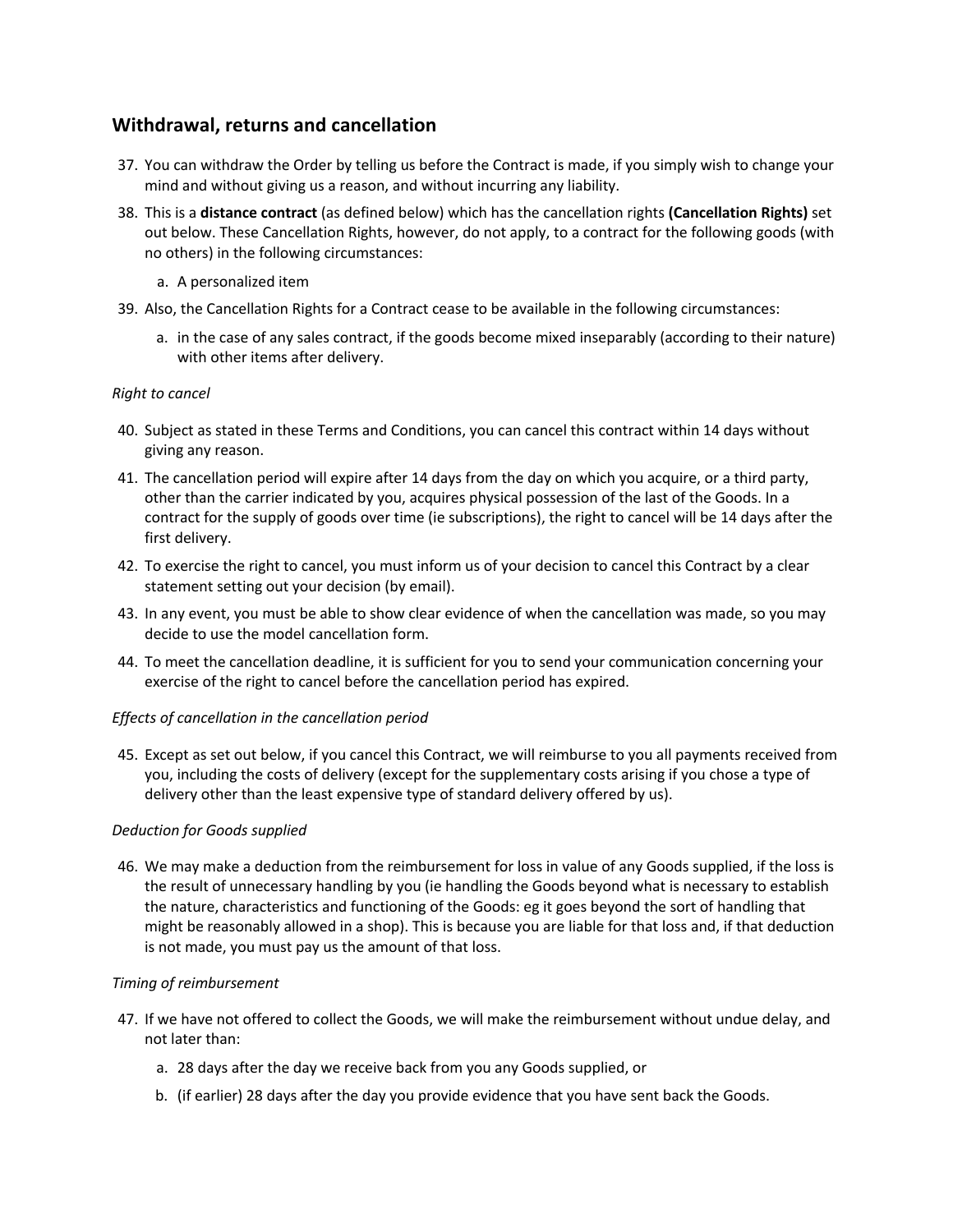- 48. If we have offered to collect the Goods or if no Goods were supplied, we will make the reimbursement without undue delay, and not later than 14 days after the day on which we are informed about your decision to cancel this Contract.
- 49. We will make the reimbursement using the same means of payment as you used for the initial transaction, unless you have expressly agreed otherwise; in any event, you will not incur any fees as a result of the reimbursement.

#### *Returning Goods*

- 50. If you have received Goods in connection with the Contract which you have cancelled, you must send back the Goods or hand them over to us at Unit 152, 10 Streatleigh Parade, Streatham High Road, London, SW16 1EQ without delay and in any event not later than 14 days from the day on which you communicate to us your cancellation of this Contract. The deadline is met if you send back the Goods before the period of 14 days has expired. You agree that you will have to bear the cost of returning the Goods.
- 51. For the purposes of these Cancellation Rights, these words have the following meanings:
	- a. **distance contract** means a contract concluded between a trader and a consumer under an organised distance sales or service-provision scheme without the simultaneous physical presence of the trader and the consumer, with the exclusive use of one or more means of distance communication up to and including the time at which the contract is concluded;
	- b. **sales contract** means a contract under which a trader transfers or agrees to transfer the ownership of goods to a consumer and the consumer pays or agrees to pay the price, including any contract that has both goods and services as its object.

# **Conformity**

- 52. We have a legal duty to supply the Goods in conformity with the Contract, and will not have conformed if it does not meet the following obligation.
- 53. Upon delivery, the Goods will:
	- a. be of satisfactory quality;
	- b. be reasonably fit for any particular purpose for which you buy the Goods which, before the Contract is made, you made known to us (unless you do not actually rely, or it is unreasonable for you to rely, on our skill and judgment) and be fit for any purpose held out by us or set out in the Contract; and
	- c. conform to their description.
- 54. It is not a failure to conform if the failure has its origin in your materials.

### **Successors and our sub-contractors**

55. Either party can transfer the benefit of this Contract to someone else, and will remain liable to the other for its obligations under the Contract. The Supplier will be liable for the acts of any sub-contractors who it chooses to help perform its duties.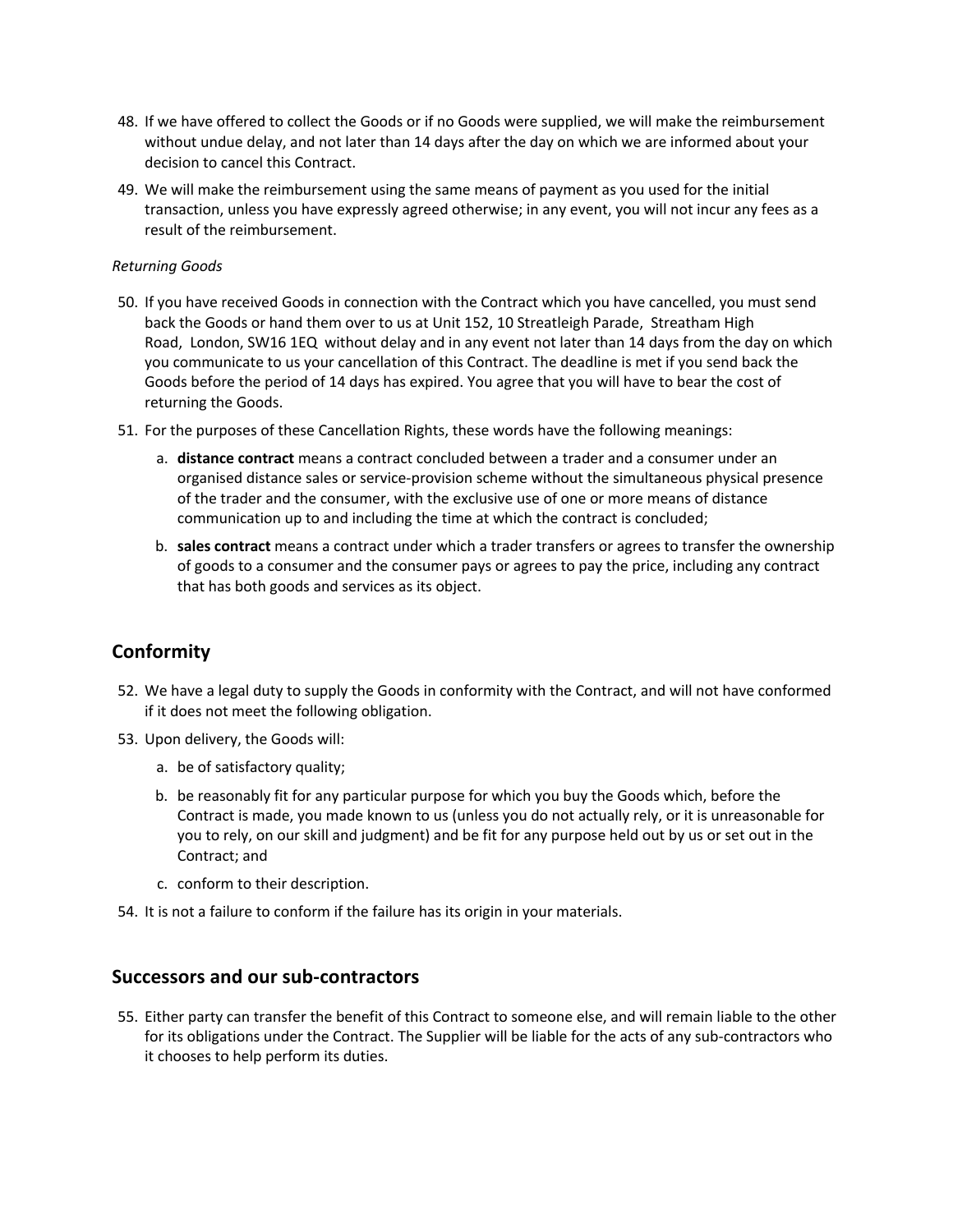# **Circumstances beyond the control of either party**

- 56. In the event of any failure by a party because of something beyond its reasonable control:
	- a. the party will advise the other party as soon as reasonably practicable; and
	- b. the party's obligations will be suspended so far as is reasonable, provided that that party will act reasonably, and the party will not be liable for any failure which it could not reasonably avoid, but this will not affect the Customer's above rights relating to delivery and any right to cancel, below.

### **Privacy**

- 57. Your privacy is critical to us. We respect your privacy and comply with the General Data Protection Regulation with regard to your personal information.
- 58. These Terms and Conditions should be read alongside, and are in addition to our policies, including our privacy policy (on website)
- 59. For the purposes of these Terms and Conditions:
	- a. 'Data Protection Laws' means any applicable law relating to the processing of Personal Data, including, but not limited to the GDPR.
	- b. 'GDPR' means the UK General Data Protection Regulation.
	- c. 'Data Controller', 'Personal Data' and 'Processing' shall have the same meaning as in the GDPR.
- 60. We are a Data Controller of the Personal Data we Process in providing Goods to you.
- 61. Where you supply Personal Data to us so we can provide Goods to you, and we Process that Personal Data in the course of providing the Goods to you, we will comply with our obligations imposed by the Data Protection Laws:
	- a. before or at the time of collecting Personal Data, we will identify the purposes for which information is being collected;
	- b. we will only Process Personal Data for the purposes identified;
	- c. we will respect your rights in relation to your Personal Data; and
	- d. we will implement technical and organisational measures to ensure your Personal Data is secure.
- 62. For any enquiries or complaints regarding data privacy, you can e-mail: info@wallofink.co.uk.

# **Excluding liability**

63. The Supplier does not exclude liability for: (i) any fraudulent act or omission; or (ii) for death or personal injury caused by negligence or breach of the Supplier's other legal obligations. Subject to this, the Supplier is not liable for (i) loss which was not reasonably foreseeable to both parties at the time when the Contract was made, or (ii) loss (eg loss of profit) to the Customer's business, trade, craft or profession which would not be suffered by a Consumer - because the Supplier believes the Customer is not buying the Goods wholly or mainly for its business, trade, craft or profession.

# **Governing law, jurisdiction and complaints**